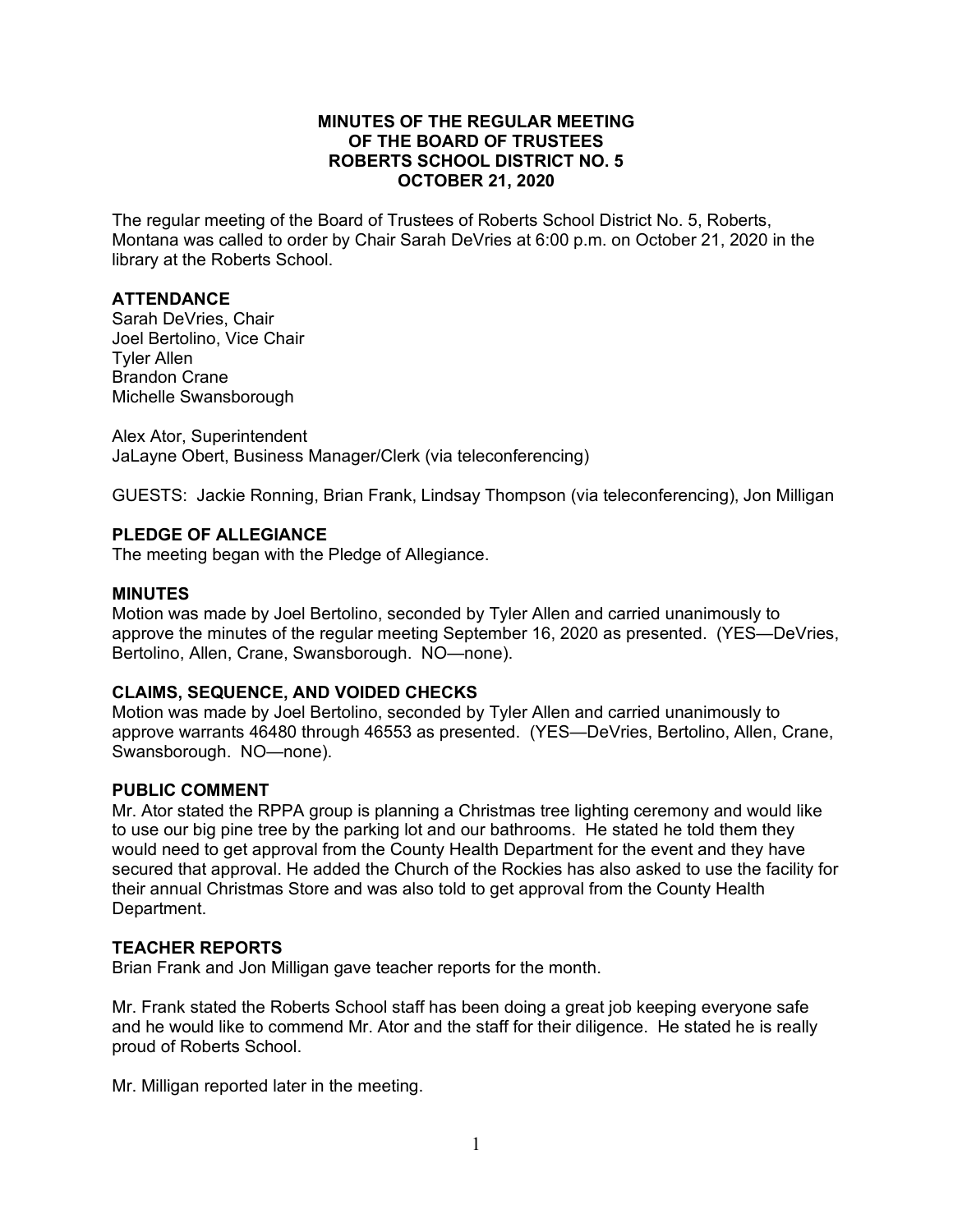# **STAFFING**

CUSTODIAL – Mr. Ator stated the temporary period for the employment of Laurie Olson as custodian is over and recommended discontinuing her employment.

Motion was made by Michelle Swansborough, seconded by Brandon Crane and carried unanimously to discontinue the employment of Laurie Olson in a custodial position. (YES— DeVries, Bertolino, Allen, Crane, Swansborough. NO—none).

PARAPROFESSIONAL – Mr. Ator recommended hiring Kyndra Reichart as a paraprofessional for 34 hours a week, \$9.50 per hour, pending results of a background check with 90 days probation.

Motion was made by Tyler Allen, seconded by Joel Bertolino and carried unanimously to hire Kyndra Reichart for the paraprofessional position for 34 hours per week, \$9.50 per hour, pending results of a background check with 90 days probation. (YES—DeVries, Bertolino, Allen, Crane, Swansborough. NO—none).

### **NEW BUSINESS**

COVID 19 PLANNING – Mr. Ator stated a couple of schools in the county have had COVID 19 cases and he prepared the flow chart that is included in the packet that outlines how we will be dealing with cases, depending on grade level and exposure.

Mrs. Swansborough stated the flow chart refers to both 10-day and 14-day quarantine periods and feels it would be easier to just go with the 14-day period.

Mr. Ator stated he would make the change and asked for approval of the flow chart with that change.

Motion was made by Brandon Crane, seconded by Michelle Swansborough and carried unanimously to approve the flow chart for dealing with COVID 19 cases. (YES—DeVries, Bertolino, Allen, Crane, Swansborough. NO—none).

POTENTIAL DISTANCE LEARNING DATES – Mr. Ator stated the week of Thanksgiving is a short week of two and a half days. He stated we have built extra instructional time into the calendar and recommended removing the half-day on Wednesday before Thanksgiving as a school day.

Mr. Ator stated he is seeing staff burnout and has been looking at the possibility of doing distance learning on Monday and Tuesday before Thanksgiving, knowing there will be some children who need to be at school so they are supervised.

Mrs. Swansborough stated this could really affect families and she would rather go to school those two days so parents can save their time off to use if we do have to shut down.

Mr. Crane asked how prepared teachers are to go to distance learning.

Mr. Ator stated there are some students who don't do well with distance learning and teachers are concerned about those students. Collectively our staff is concerned about all the students and may be ready skill-wise but aren't ready emotionally to have students who just disappear when we go to distance learning.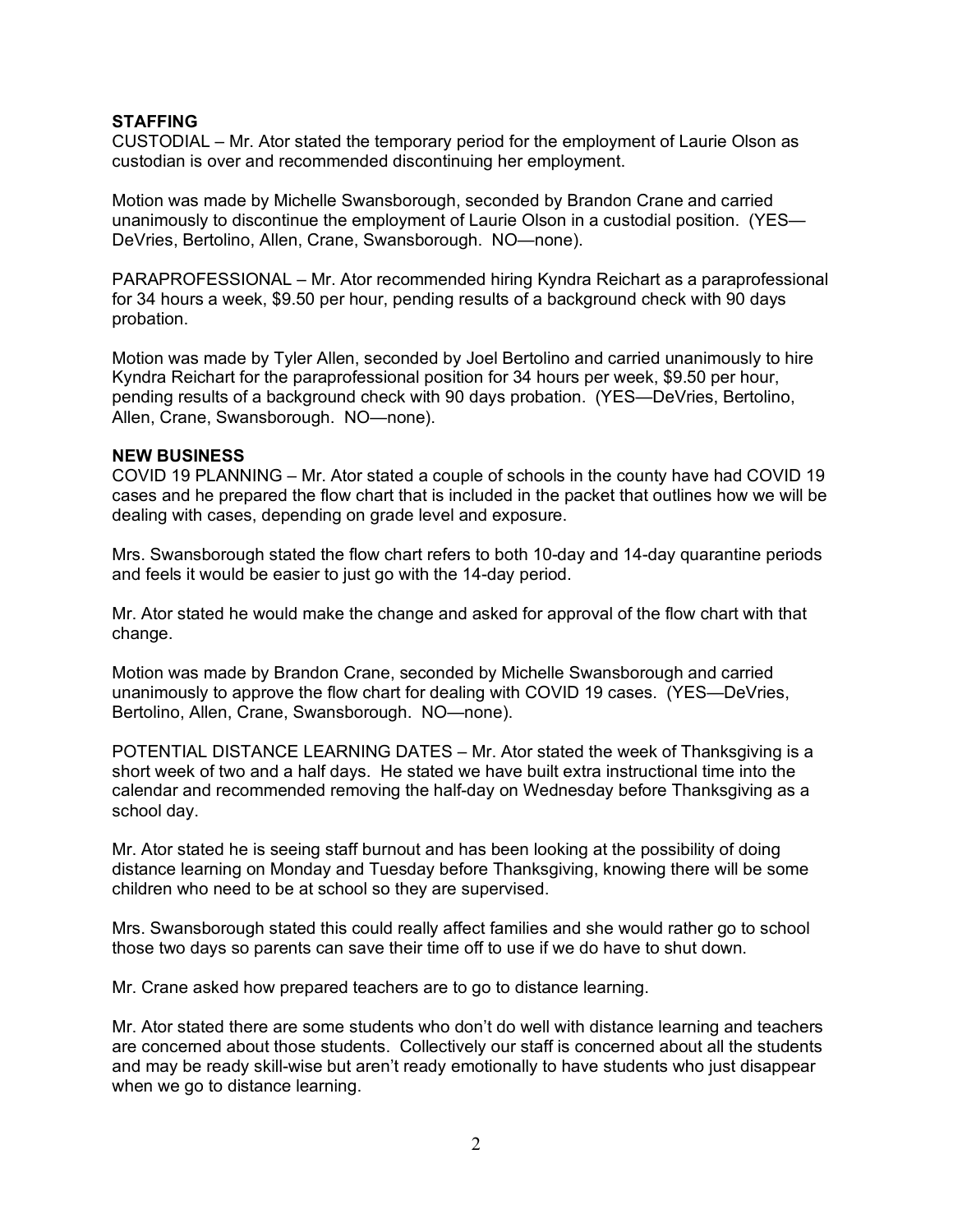Mr. Ator stated perhaps we should just consider taking off the half day before Thanksgiving as it does give a little break.

Motion was made by Michelle Swansborough, seconded by Tyler Allen and carried unanimously to amend the calendar to remove holding school for a half day on the Wednesday before Thanksgiving. (YES—DeVries, Allen, Bertolino, Crane, Swansborough. NO—none).

#### **OLD BUSINESS**

STAFF/STUDENT HANDBOOKS – Mr. Ator stated he is still working on the staff and student handbooks.

FRIDAY PROGRAM – Mr. Ator stated we did do a field trip to the pumpkin patch and it went well. He stated trips to the clay center and Steep World are planned and we are working on having ski days.

#### **SUPERINTENDENT'S REPORT**

LITERACY UPDATE – Mrs. Ronning stated the grant educational consultant has been doing biweekly virtual meetings with staff and her and staff are using the time well. She stated the K-2 educational consultant will be in the building tomorrow and the culture of best practices continues to grow with the teachers. She added we have the Second Step program at the elementary and have ordered it for middle school.

Mr. Ator stated Second Step is a socio-emotional learning program he will be using for small groupat the middle and high school levels and the elementary will integrate it into the daily schedule.

Mrs. Ronning stated we have purchased several sets of books and novels suited for lower level readers. She stated this helps focus on what students can do rather than what they can't do. She added she has also been spending more time directly working with students.

Mrs. Ronning reported some members of the grant leadership team will be virtually attending a national conference for two days. She added the pre-school is up and running with two fouryear olds and eight three-year olds.

ACTIVITIES UPDATE – Mr. Ator stated the activities update is included in the packet and noted the following:

Nineteen girls in grades 4-8 are out for basketball, the high school volleyball team is holding on strong to the #2 seed in the conference and will be participating in the district tournament on October 30 and 31.

High school cross country team is going to the state meet in Kalispell this weekend and we had a meet in Roberts on October 16.

Elementary/junior high football ended the season with a win against Shepherd and the high school team plays in Red Lodge on October 23 before heading into the playoffs.

FFA has started preparing for events.

BPA is selling Rocket masks.